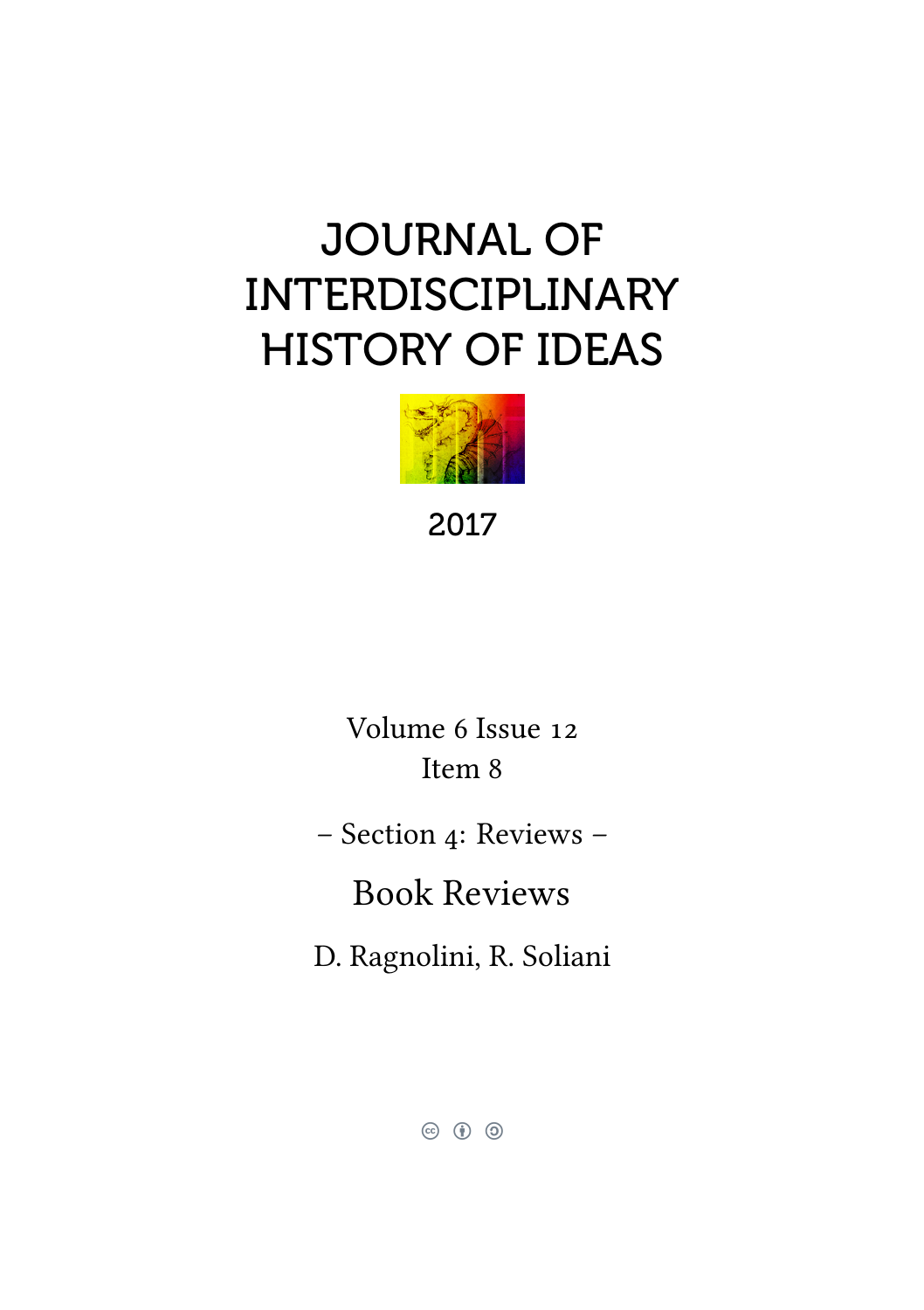#### JIHI 2017

#### Volume 6 Issue 12

Section 1: Editorials

1. *Homage to Donald Winch. Philosophy and Geography* (M. Albertone, E. Pasini)

Section 2: Articles. Special Issue: Philosophy and Geography

2. *Introduction: Philosophy and Geography* (E.C. Sferrazza Papa)

3. *Incongruent Counterparts. Four Possible Ways of Interaction between Geography and Philosophy* (M. Tanca)

4. *One Sea, One Humanity. Modeling the Man-Sea Relationship in Friedrich Ratzel's Anthropogeographical Project* (C. Santini)

5. *L'idée de paysage entre esthétique et géographie* (M. Marano)

#### Section 3: Notes

6. *Intellectual History and the History of Economic Thought: A Personal Account* (D. Winch, with an Introduction by R. Whatmore)

Section 4: Reviews

7. *Comme des bêtes. Essay Review* (C.-O. Doron) 8. *Book Reviews* (D. Ragnolini, R. Soliani)

. . . . . . . . . . . . . . . . . . . . . . . . . . . . . . . . . . . . . . . . . . . . . . . . . . . . .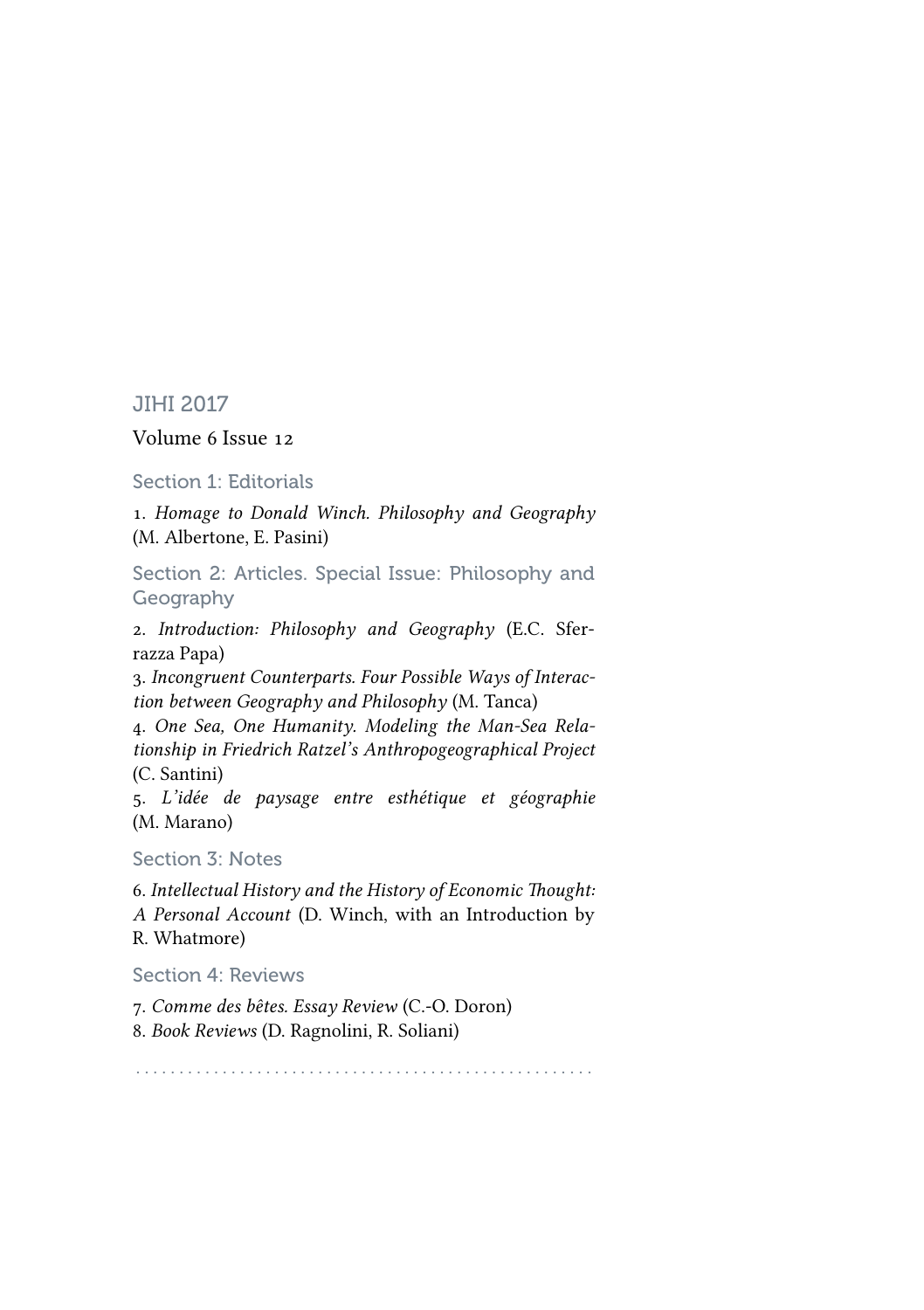## Book Reviews

### D. Ragnolini, R. Soliani

*Reviews of López,* Contexts of John Stuart Mill's Liberalism. Politics and the Science of Society in Victorian Britain*, Nomos 2016; Verri,* Méditations sur l'économie politique*, éd. Tiran, Classiques Garnier 2015.*



ISBN<br>Ros Rosario López, *Contexts of John Stuart Mill's Liberalism. Politics and the Science of Society in Victorian Britain*, Baden-Baden: Nomos, 2016, p. 201. ISBN 9783848736959, € 44,00.

Rosario López's book on John Stuart Mill and liberalism provides a fresh account of the development of the English thinker's political thought by means of a renewed methodological approach to his works. The research is presented by the author as a result of two overlapped methods applied to Mill's texts. First of all, it pays particular attention to show "Mill's use of figurative language as legitimizing rhetorical strategy" and, in doing so, it addresses some topics "beyond an understanding of Mill's texts as self-sufficient for scholarly interpretations" (p. 15). Beside this "contextualist" approach, as it has been devised by the Cambridge's 'New History of Political Thought', according to which 'texts' are not but 'contexts' to decipher in their own time and place, the author tries to enrich its upshots by intertwining this method with a more traditional approach: the *Begriffgeschichte* peculiar to the Koselleckian history of ideas. The latter enables him to recover the significance of a cluster of key-concepts,

*Journal of Interdisciplinary History of Ideas 6(2017), 12, p. 8*:*1–8*:*8. Non peer-reviewed.*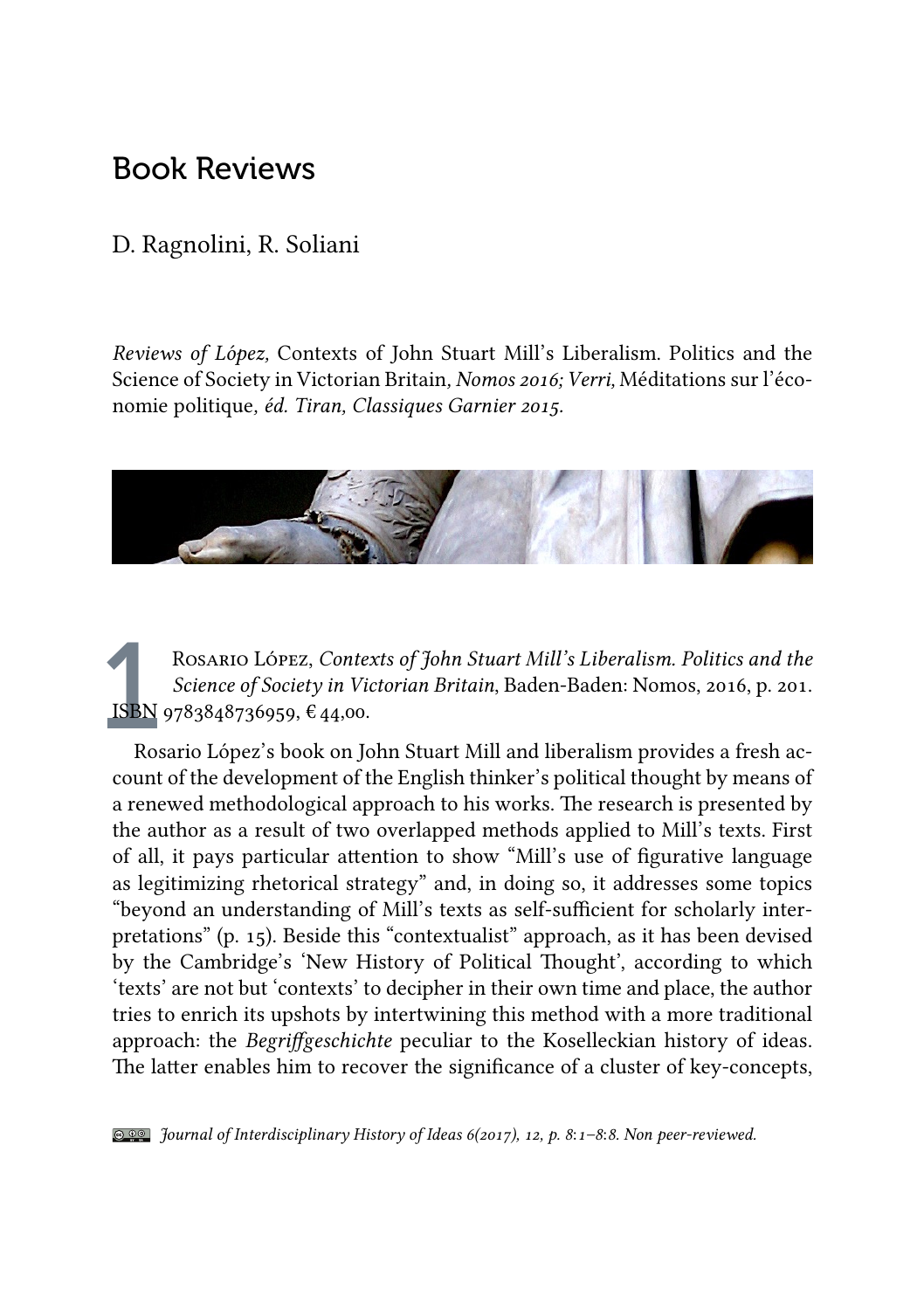"such as antagonism, history, order, progress, nationality" and even metaphors drawn from natural sciences, in an attempt to provide an internal history of their meanings in Mill's texts. As a methodological result, the book presents a "kind of multilevel approach to the history of ideas" trying to cope with the ambitious twofold task of combining "the perspectives of conceptual history and the so-called 'New History of Political Thought'" (p. 16).

The challenge posed by such a methodological option springs from the difficulty to assess the "many-sidedness" of the aspects of Mill's background, so much imbued with the "readings of Coleridge, Comte, Guizot, together with some Platonic dialogues and Grote's *History of Greece*" (p. 23). As regards to the context, the author is aware that, aside from these great texts, "Victorian periodicals provide new channels to explore widespread beliefs and political arguments in use and in continuous transformation", as well as "how people discussed pressing political issues and how political theories were popularized" (p. 30). Moreover, "the backbone" of most of the book's chapters (p. 29) is represented by the analysis of multidisciplinary concepts and vocabulary of natural sciences selected by Mill over the time in order to shape his own philosophicalpolitical theory of liberalism.

The second chapter deals with Mill's reception of two great historians of his times, namely François Guizot (1787-1874) and Samuel Coleridge (1772-1834), who provided him the intellectual materials for devising a "multi-layered and complex concept of antagonism" (p. 47). If the first one emphasized the historical role of social antagonism as "normative rule" (p. 48) of human political existence, the latter stressed the importance of "equilibrium, and therefore progress" (p. 35), in the history of societies, laying the groundwork for a philosophy of history that Mill would later endorse. It is argued that the intellectual clash between his father and Thomas Macaulay, who led a straightforward attack to the first's "way of proceeding *a priori* in politics" (p. 41), prompted a new Mill's interest in history as empirical basis to study the society and its evolution.

The third chapter deals with Mill's growing interest in history up to the rejection of "Benthamite ahistorical way of treating politics" (p. 58), coming to appreciate the historical background of intellectuals as John Sterling, Frederick Maurice and Samuel Coleridge within the London Debating Society. This led the author to examine in the following chapter the extent to which Mill was indebted to Coleridge, Comte and Guizot for the binary concepts of "progress"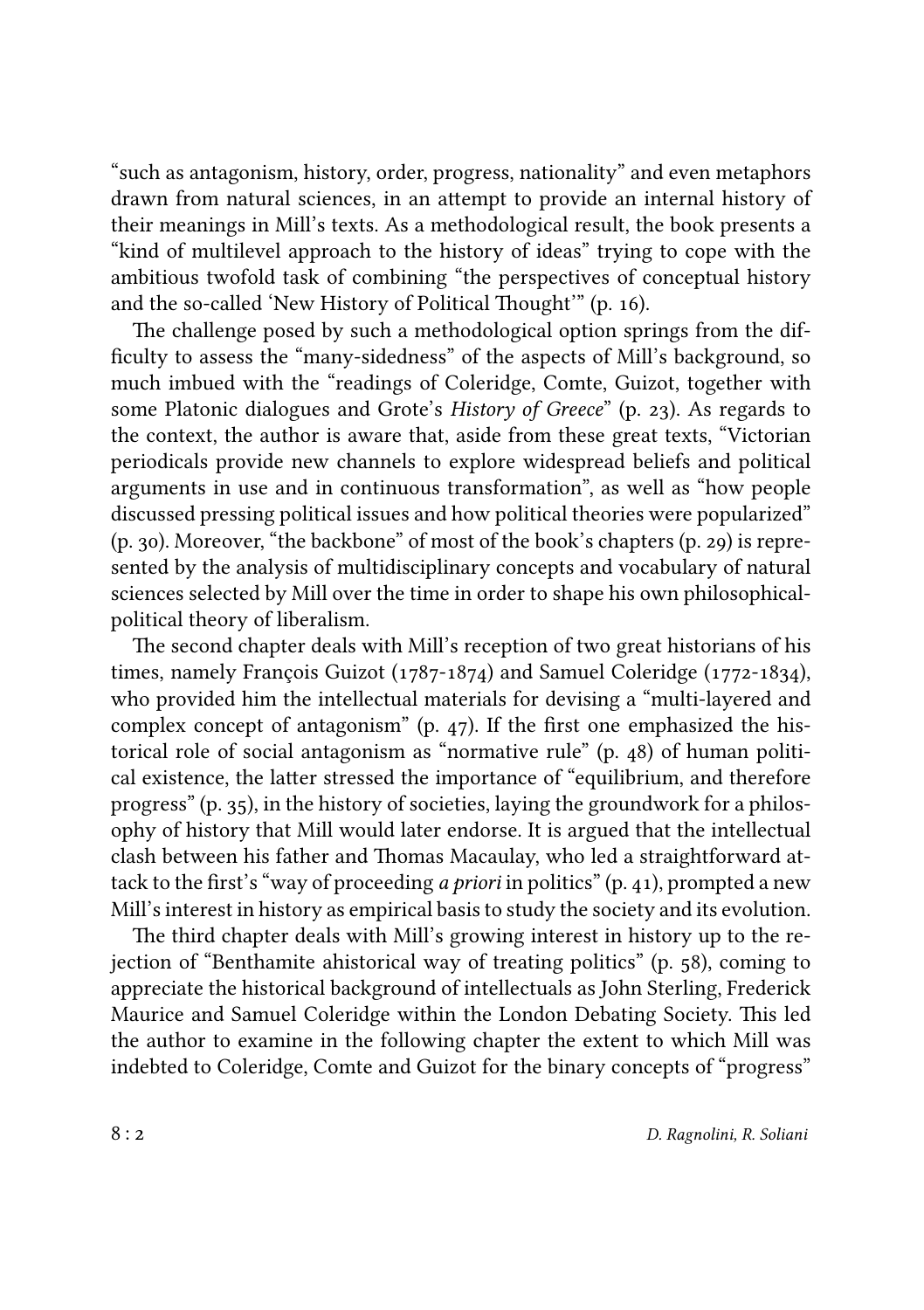and "order", and "statics" and "dynamics", providing him with a fundamental theoretical tool to assess the development of past and present societies. The way in which such binary concepts work in human history, granting the development of society, is the subject matter of the fifth chapter, which takes into account the usage of these concepts in the ordinary political thinking of nineteenth-century Britain, from 1846 to 1899. For this period, the author attests the striking frequency of the terms "progress" and "order" in a widespread group of printed material and common newspapers, with at least "one-hundred and twenty-two articles" that used the expression "order and progress" (p. 93).

The context explored suggests the British trend "to represent England as an exemplary society in contrast to other countries, being sometimes part of a discourse that legitimizes political control over less-developed countries" (p. 106). The political task to reconcile these two extremes political values in Victorian Britain unveils a common source of apprehension for both Mill and British public opinion, thus pointing out some shared social demands that found expression in an enduring philosophical reflections within Mill's writings.

Mill's *A System of Logic*, in particular, is regarded by the author as the 'litmus test' to assess his "evolving views" (p. 109) on society in relation with Comte's works, fleshing out his personal position towards the French philosopher, not passively deferential, nor lacking of subtle form of criticism. Starting out on the assumption that this work took thirteen-year of Mill's research, the author explores its content by means of a textual criticism that take into account the textual instability of the eight different text's versions for understanding authorial revisions. This helps the reader to follow Mill's reception of Comtian social science through several rewritings, additions and deletions occurring over time, highlighting some points of contention, i.e. the alleged women's inborn inequality, the reductive role attributed to art and science, and the "despotism of society over the individual" (p. 124). These aspects led Mill to downplay his debt to Comte in a considerable measure, thus modifying a number of passages concerning the French author and carrying out revision strategies for preventing readers "from assuming that he sympathises with the undesirable practical consequences of positivism" (p. 126).

The seventh chapter has been devoted to detect the 'naturalistic' origin of some Mill's metaphors and terminology pertaining to the experimental sciences, both employed to study social and political behavior. The *topos* of so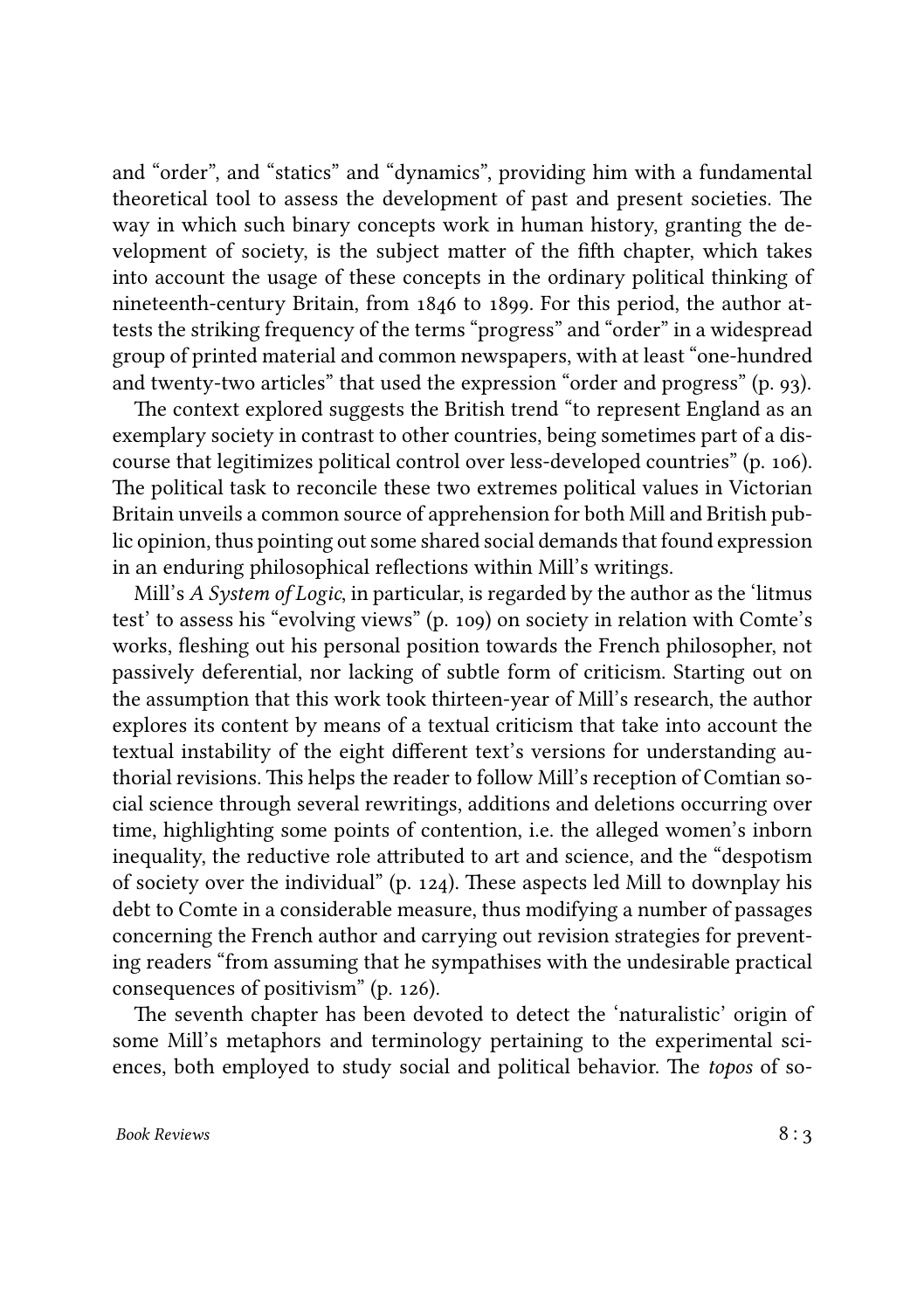ciety depicted as organism underpins the "argumentative purposes" (p. 138) of concepts drawn by natural science, such as healthy state of society, social diseases (p. 132), the image of politicians-physicians (p. 133), the concept of "body politic" (p. 134), and even "consensus", that is referred to the concept of interdependence among different phenomena in physiology (p. 135). As a result, according to Mill's social philosophy "sociology consequently reproduces the methodological approach of the physical sciences to both determine its goals and organize its findings" (p. 138). López's linguistic inquiry plays a very important methodological role in pointing out some crucial sources for those scholars who "aim at understanding past political utterances in their historical settings" (p. 151).

This study sets the conceptual framework for assessing the significant substitution of the term "nationality" by "cohesion" as it occurred in a revised edition of Mill's *A System of Logic*, an effort that the author undertakes in the penultimate chapter of the book. To be challenged are the "mainstream interpretations of Mill as a forerunner of liberal nationalism" (p. 174) – crystallised in particular with Lord Acton's view of Mill – by means of a revaluation of the principle of cohesion that rather "points to Mill's indebtedness to positivism" (p. 169). The interest in the concept of "nationalism" unveils the philosophical strife embarked on by the British philosopher to present it as "ancillary to more important goals such as order, progress and liberty" (p. 175).

An interesting upshot of such a new linguistic-based interpretation of Mill's political thought offered by the author is the revision of Mill's liberalism, reshaped through rhetorical strategies, metaphorical images, and multidisciplinary approaches to social problems. Shedding light on Mill's "advanced liberalism" – i.e. the peculiar way in which political liberty is 'safeguarded' against a backdrop both of positivism and social heteronomy – yet not "sufficiently assessed in secondary literature" (p. 177), this book contributes to the mosaic of the philosophical history of liberalism.

*Davide Ragnolini*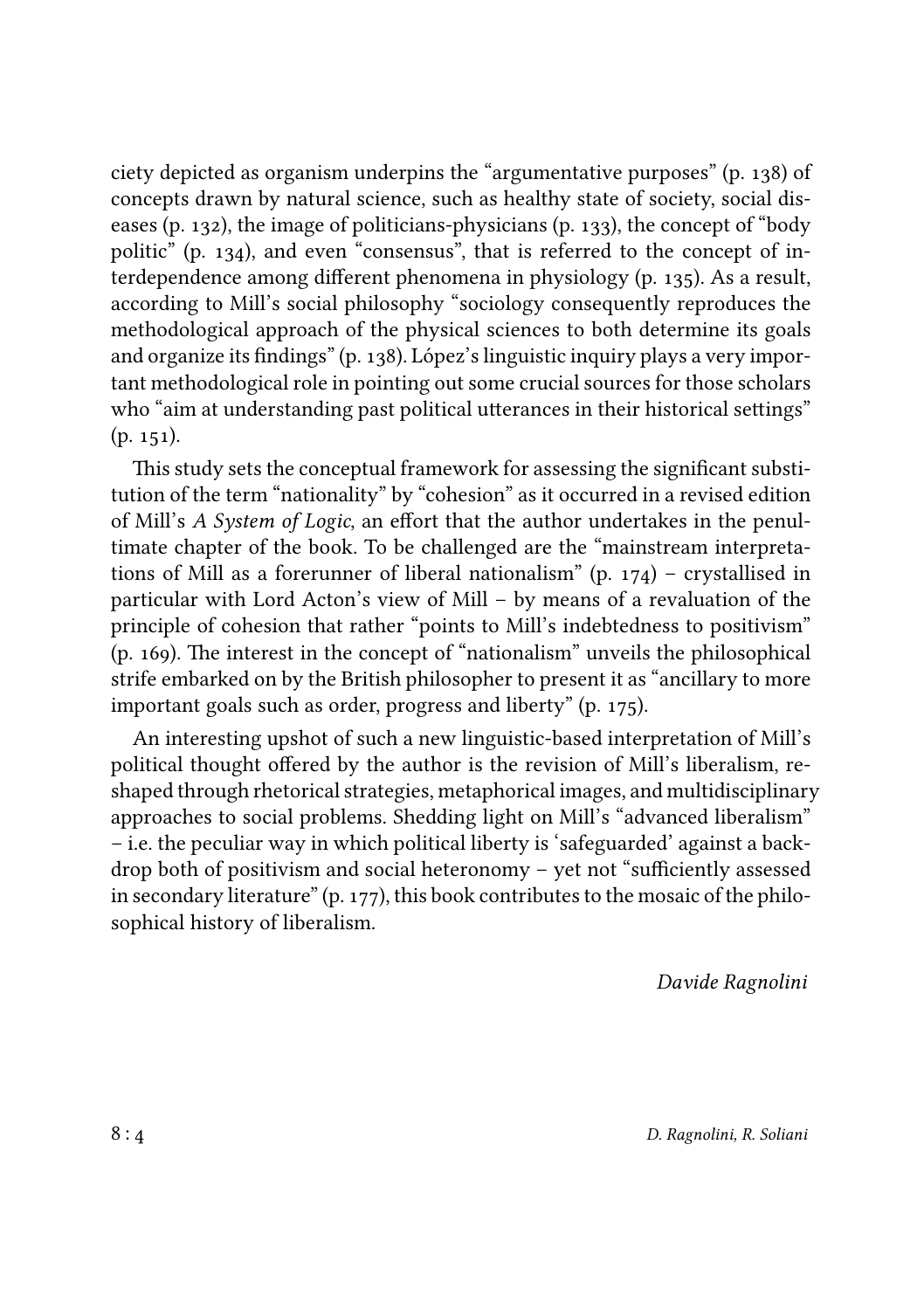

Maria<br>Manch PIETRO VERRI, *Méditations sur l'économie politique*, édition critique par André Tiran, avec la collaboration de Pier Luigi Porta, Anne Machet et Maria Vitali-Volant. Traduction d'Anne Machet, Maria Vitali-Volant et Frédéric Manche. Paris: Classiques Garnier, 2015, p. 442. ISBN 9782812437816, € 87,00.

Franco Venturi informs us that the first French translation of Verri's *Meditazioni*, reviewed by Condorcet, was done in 1772; but the Author was not satisfied, and it was not published. Indeed, the first French edition was released in Lausanne in 1773, with a Preface by Gabriel Mingard<sup>1</sup>. The translation of this great book appears as a hard task from the very beginning.

Intellectual well known as administrator and philosopher, Pietro Verri was undervalued as economist, especially in Italy. The *Meditazioni* were welcome by the European intellectual milieu just after their first edition. Then the book was published in Italy by Custodi (1804) and Ferrara (1852) in their collections of economic writings. Ferrara criticized Verri, Filangieri and the Italian economists of the xviii century, for their statalism old-style, with a negative attitude that we do not find, for example, in Pecchio (1829). In the following century, we can find Verri's influence on Romagnosi and Cattaneo: a sort of "Lombard line", as the late Pier Luigi Porta singles out in his contribution in the book we are reviewing. But, after Ferrara's edition, we must wait for the biographical essay by Nino Valeri in 1937 (in the meantime, the correspondence with his brother Alessandro was gradually, slowly published); and the editions of the *Meditazioni* by Renzo De Felice in 1964 and in 1998, the latter including also two contributions by David Bidussa and Franco Venturi. In 2003 begins the National Edition, directed by Carlo Capra: finally, Pietro Verri occupies the due place in the Italian Pantheon.

The present French translation, edited by André Tiran and his collaborators, is published by Garnier in the collection *Écrits sur l'économie*, which "attempts

¹ P. Verri, *Meditazioni sulla economia politica*, a cura di R. De Felice, saggio storico di F. Venturi, premessa di D. Bidussa, Milano, Bruno Mondadori, 1998, p. 184.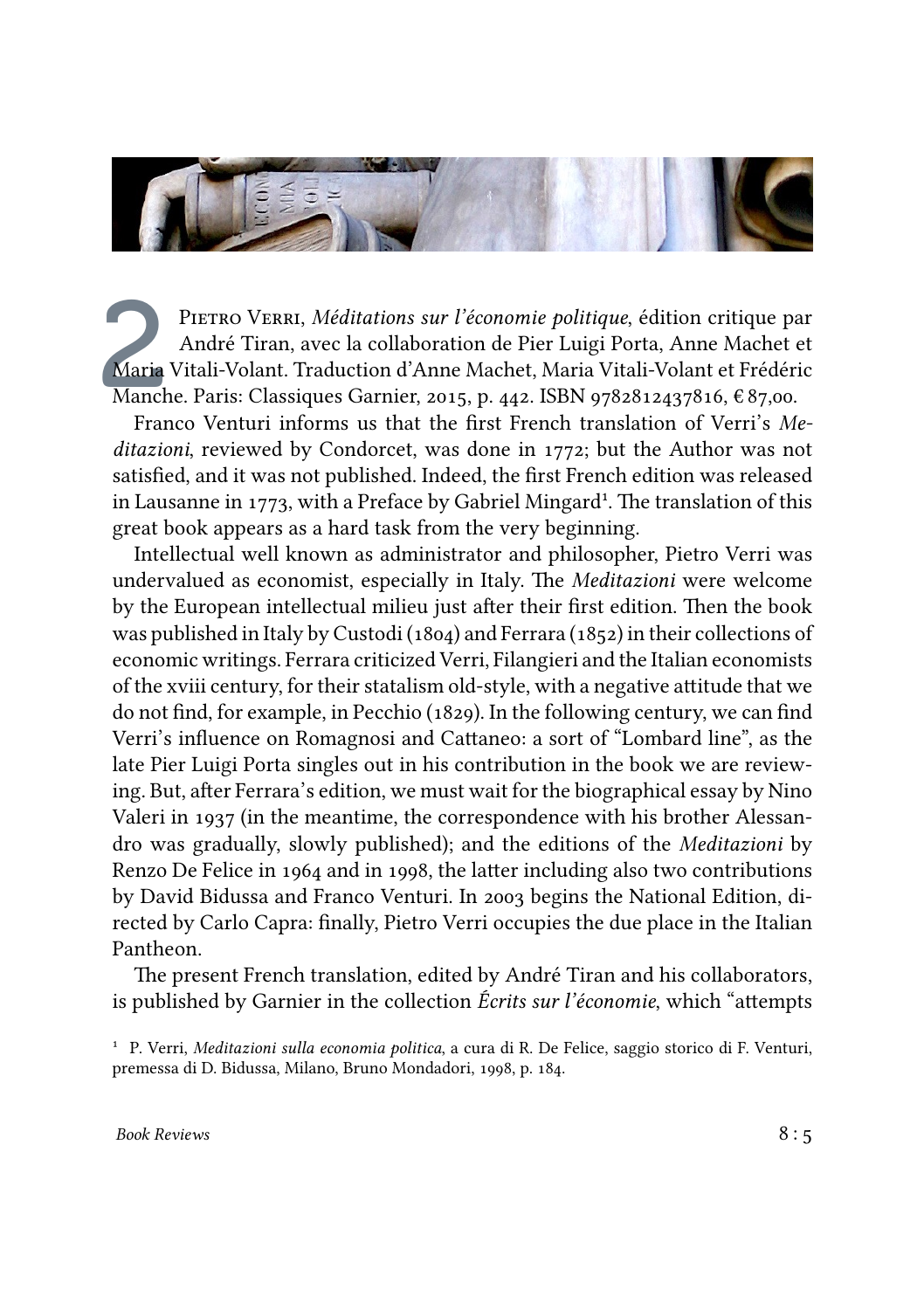to re-actualise the major texts of economic science from the 14th to the 20th century. The publication consists of scientific editions, bilingual where necessary, alongside a system of notes and introductions essential for their contextualisation". The task has been brilliantly accomplished. Indeed, we have here not just a translation, but a fascinating journey in the Italian history and culture of the xviii century. Enlightenment is influent both in Northern Italy and in Naples and the South, and makes its best effort to rule State and economy by reason and to implement the necessary reforms, as André Tiran writes in the first part of the thoughtful *Vue d'ensemble*, which contextualizes Pietro Verri in his cultural, political and historical *milieu*. In this long (76 pages), dense essay the philological accuracy goes together with the convincing interpretation of the facts and the intellectual debate: e. g. let's look at the summing up of the discussion between Condorcet and Verri (42 ff.); or at the sharp understanding of the self-consciousness of Italian reformers to be a part of the "European republic" (44). Or even at the reference to the influence of Verri on Say, briefly mentioned here (37, n. 2), and widely explained later, in the contribution by Pier Luigi Porta. The two short titles *Facteur culturel et mutations économiques* and *État, fiscalité et nation au temps de Pietro Verri* mirror exactly the amplitude and complexity of the first part of the *Vue d'ensemble*, enriched with useful tables providing economic data, philological references and chronology, and exhaustive footnotes.

After clarifying these fundamental issues, the *Vue d'ensemble* goes on with the second part by Anne Machet, who has translated the *Meditazioni* with Maria Vitali – Volant and Frédéric Manche. Here the main theme is the nature of documents, their diffusion and their use, in order to avoid anachronism. But the treatment is wide-ranging, and, starting from a mazy question, Anne Machet offers an original, interesting view on the circulation of new ideas in the period. Finally, she expounds the difficulties of the translation, and the way by which they have been dealt with (and, I add, overcome). At the end, the *Vue d'ensemble* is a fine methodological example of doing history of economic thought along the lines that we find at the beginning (9), where the current tendency to give importance just to the *analyse interne* is questioned, in favour of the comprehension of the role of the economic thought, considered in its historical, economic, institutional and intellectual context, always keeping in mind the relationship between economic process and intellectual life (11).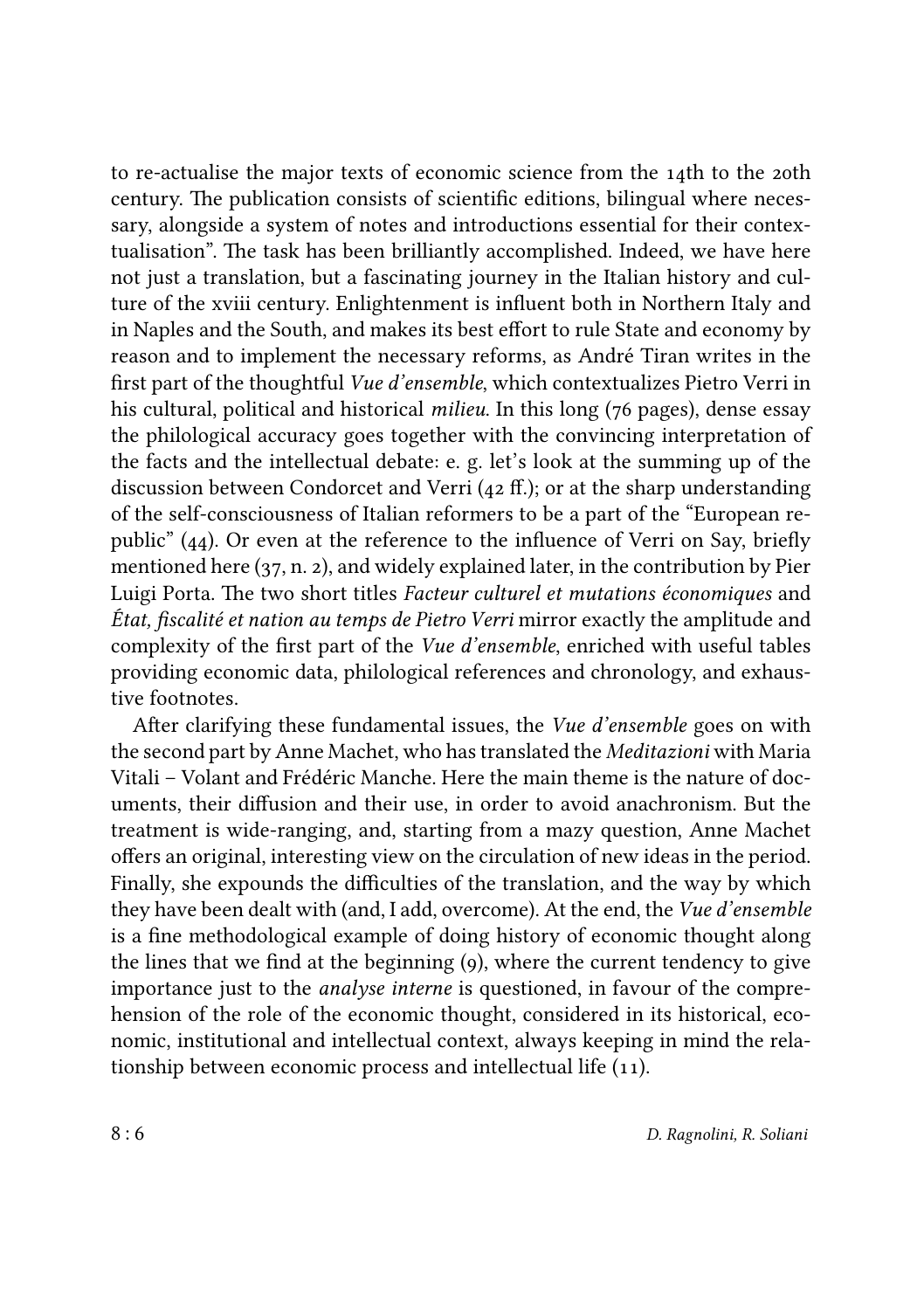The following essay by the late Pier Luigi Porta, translated into French by Marco Saraceno, is devoted to the political economy of Pietro Verri and the objectives and effects of the *Meditazioni*. Also in this case, the approach is wideranging. We find detailed references to old (McCulloch) and contemporary (Bartoli) authors who appreciated Verri, and the relation among political economy, politics and reforms in Verri's works is discussed in depth, paying particular attention to the concept of *Economia civile*, which links Verri to Genovesi and the Neapolitan tradition. The sources of Verri and his influence on the following authors are thoroughly treated.

The long, detailed biographical paper by Maria Vitali – Volant casts light on the multi-faceted personality of Pietro Verri and his circle, and various moments of his complicated life. The Author's also emotional involvement in the work on Verri appears, I believe, in the lines where she writes about Verri's death, just before the likely realization of his political aspirations. Here the refined reference to classical mythology, Rameau, Diderot and Voltaire gives real life to the argument. At the end of the paper, there are interesting references to the editions of the *Meditazioni* and the archives where Verri's papers are kept.

Now the reader should be able to fully appreciate the relevance and profound meaning of the book. The French translation of the *editio princeps* of the *Meditazioni* (1771) begins at pages 170-71, with, on the left page, the original Italian text, and, on the right, the translation, done with the utmost accuracy. A rich bibliography and index complete the volume.

The French edition of the *Meditazioni* is a very fine piece of work, not to miss by scholars, but also by people interested in history of (not only economic) ideas. It has been win a difficult challenge: to provide a fundamental tool for scientific research; and, at the same time, to create a lively book, which can fascinate also cultivated, non-specialist readers. The merit must be shared between the great Pietro Verri and the research group who, with courage and passion, edited the text.

*Riccardo Soliani*